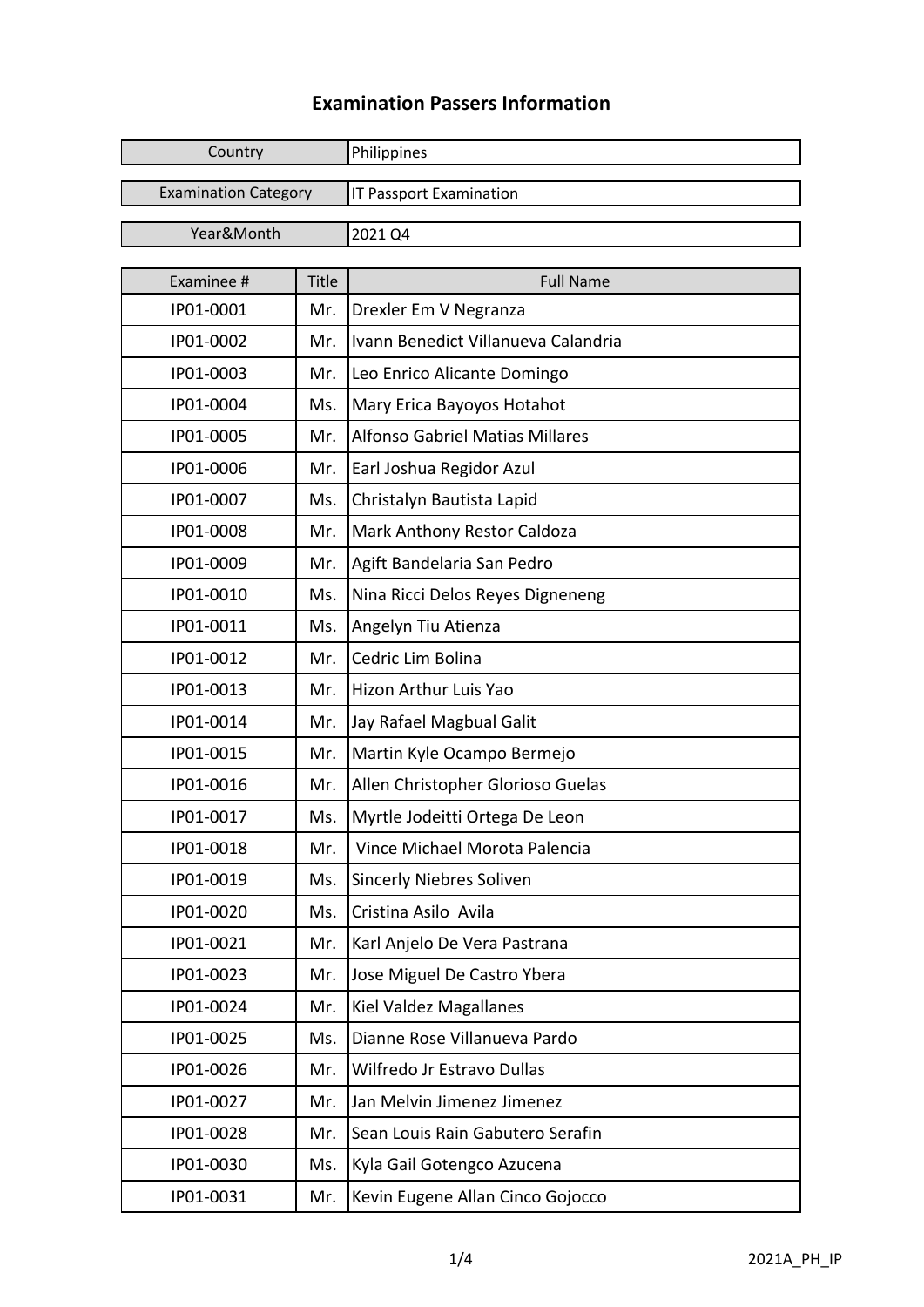| IP01-0033 | Mr. | <b>Edward Daniel Javier Busmente</b> |
|-----------|-----|--------------------------------------|
| IP01-0034 | Mr. | Robbie Bryan Miñolas Laza            |
| IP01-0036 | Mr. | Karl Benedict Pantinople Gella       |
| IP01-0037 | Ms. | Marly Jane Balanguit Declaro         |
| IP01-0038 | Mr. | Adrian Christian Jabagat             |
| IP01-0039 | Ms. | Trisha Dennise Tan Uy                |
| IP01-0040 | Mr. | Jose Galahad Jr Rivera Trinidad      |
| IP01-0041 | Ms. | Phoebe Lim Jao                       |
| IP01-0042 | Mr. | Joshua Alec Anoc Maralit             |
| IP01-0043 | Ms. | <b>Beatrice De Guzman Larion</b>     |
| IP01-0044 | Mr. | Jason Monty Ocon Aguayo              |
| IP01-0045 | Ms. | Clarizza Lalata Ibarra               |
| IP01-0046 | Ms. | Jonalyn Guevarra Bua                 |
| IP01-0047 | Mr. | Christian Raphael Dela Cruz Meneses  |
| IP01-0049 | Mr. | Ichiro Mauricio Yamasawa             |
| IP01-0050 | Ms. | Erika Mae Canada Deloria             |
| IP01-0051 | Mr. | Adrian Charles Semilla Soriano       |
| IP01-0052 | Mr. | <b>Charles Jeric Gonzales Rivel</b>  |
| IP01-0053 | Ms. | Maria Francesca Gaspar Dela Rosa     |
| IP01-0054 | Mr. | Jesry Roi Patigayon Topacio          |
| IP01-0055 | Mr. | Hermil Gerard Rivera Calasang        |
| IP01-0056 | Ms. | Abegail Dela Cruz Calupaz            |
| IP01-0057 | Ms. | Adriana Pundavela Malto              |
| IP01-0059 | Ms. | Jaymie Anne Padua De Leon            |
| IP01-0060 | Mr. | Adrian Gabriel Arcena Mate           |
| IP01-0061 | Mr. | Hans Patrick Ladaga Nituda           |
| IP01-0062 | Ms. | Louise Anne Maraña Cawaling          |
| IP01-0063 | Mr. | Peter Paul Endozo Malaluan           |
| IP01-0064 | Ms. | Alyssa Ysabel Dela Cruz Alanano      |
| IP01-0065 | Ms. | Bernice Anne Malinao Lustre          |
| IP01-0066 | Mr. | Christian Joseph Bulawan Casin       |
| IP01-0067 | Mr. | Jose Miguel Serapio Medina           |
| IP01-0068 | Ms. | Maybelle Joy Sanico Otivar           |
| IP01-0069 | Mr. | Jericho Lance Macam Monsalud         |
| IP01-0070 | Ms. | Kimberly Gail Suguitan Tecson        |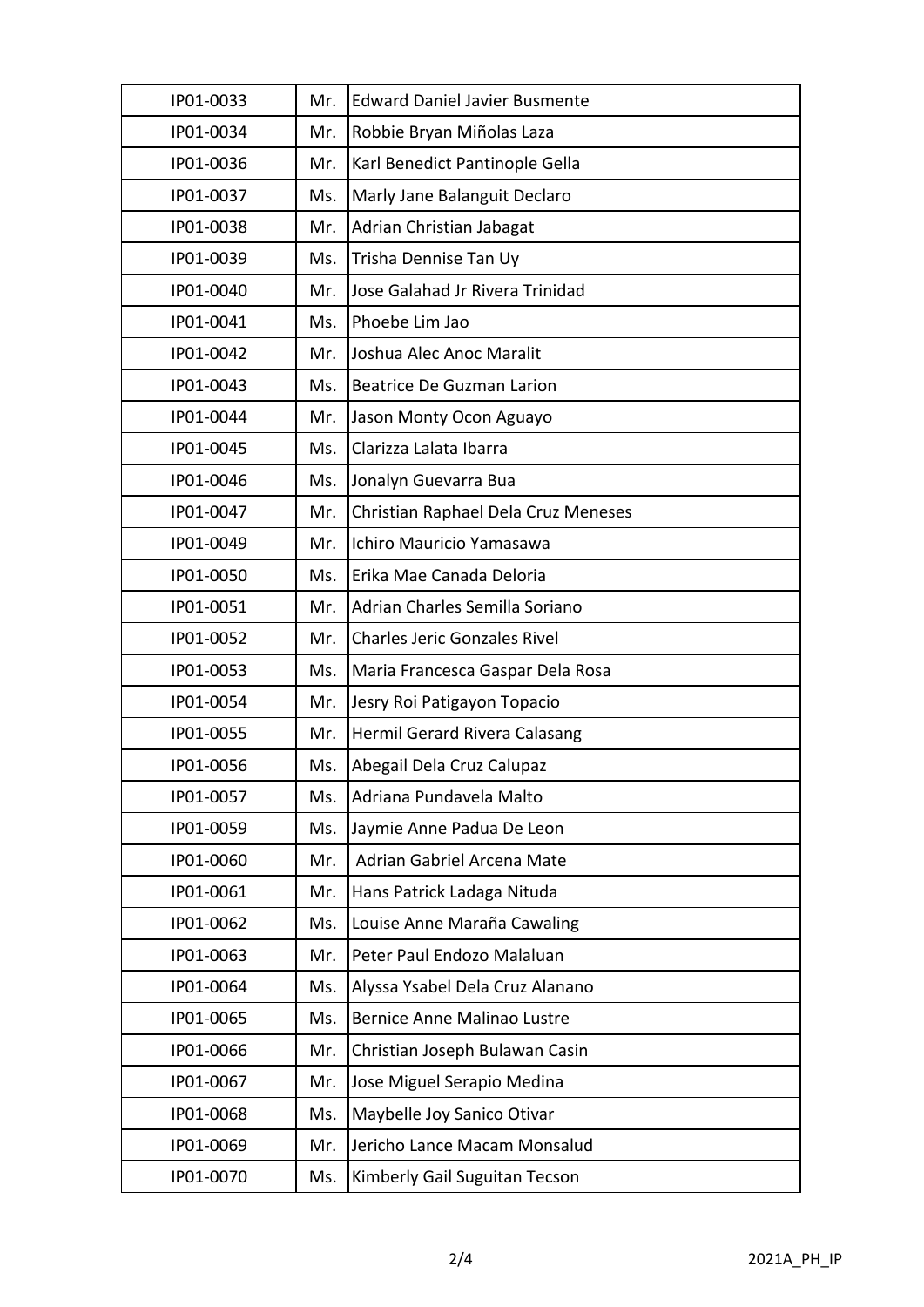| IP01-0071 | Mr. | Carl Benedick Dy Ching             |
|-----------|-----|------------------------------------|
| IP01-0072 | Mr. | <b>Brent Depano David</b>          |
| IP01-0073 | Ms. | Nerissa Angelica Rigala Razon      |
| IP01-0074 | Ms. | Jamie Audrey Francisco             |
| IP01-0075 | Ms. | Glenda Baldomero Patron            |
| IP01-0076 | Ms. | Kryzhel Anne Tepino Sy             |
| IP01-0077 | Mr. | Kirk Russell Fernandez Olipas      |
| IP01-0078 | Mr. | Viany Jr Aristo Manuel             |
| IP01-0079 | Ms. | Hannah Meave Pineda Bautista       |
| IP01-0080 | Mr. | Louisse Morado Evale               |
| IP01-0081 | Mr. | Kenneth Trinidad Gapi              |
| IP01-0082 | Mr. | Joshua Mari Llana Padlan           |
| IP01-0083 | Mr. | Franko Deomar De Leon Padulla      |
| IP01-0084 | Mr. | Luigi Gabriel Santiago De Dios     |
| IP01-0085 | Ms. | Alyssa Joy Udarbe Tangonan         |
| IP01-0086 | Ms. | Fatima Erika Dabu Muñoz            |
| IP01-0087 | Mr. | <b>Mark Andrew Santos Awili</b>    |
| IP01-0088 | Ms. | Johanne Pauline Temprosa Francisco |
| IP01-0089 | Ms. | April Grace Togonon Labis          |
| IP01-0090 | Ms. | Chloe Mikaela Zaragoza Tenedero    |
| IP01-0091 | Mr. | James Adrian Nepomuceno Ramasta    |
| IP01-0092 | Mr. | Marc Ricson Reyes Ricafort         |
| IP01-0094 | Ms. | Zephaniah Garcia Donato            |
| IP01-0095 | Mr. | Melchiezedhieck Jabay Bongao       |
| IP01-0096 | Mr. | Ronald Comaling Retaga             |
| IP01-0099 | Mr. | Rommel Magnaye Ramos               |
| IP01-0100 | Mr. | Julius Martin Magsino Estolano     |
| IP01-0101 | Ms. | Joeann Capili Desierto             |
| IP01-0103 | Mr. | Lawrence Arboladora Concepcion     |
| IP01-0104 | Mr. | Raymark Del Mundo Ramos            |
| IP01-0105 | Mr. | Roy Allen Apilado Nidoy            |
| IP01-0107 | Mr. | Ace Froilan Oafallas Huerno        |
| IP01-0108 | Mr. | Eissen John Cayetano Ape           |
| IP01-0109 | Mr. | <b>Stanley III Paclibon Orong</b>  |
| IP01-0110 | Mr. | Jason Benedict Deramas Verde       |